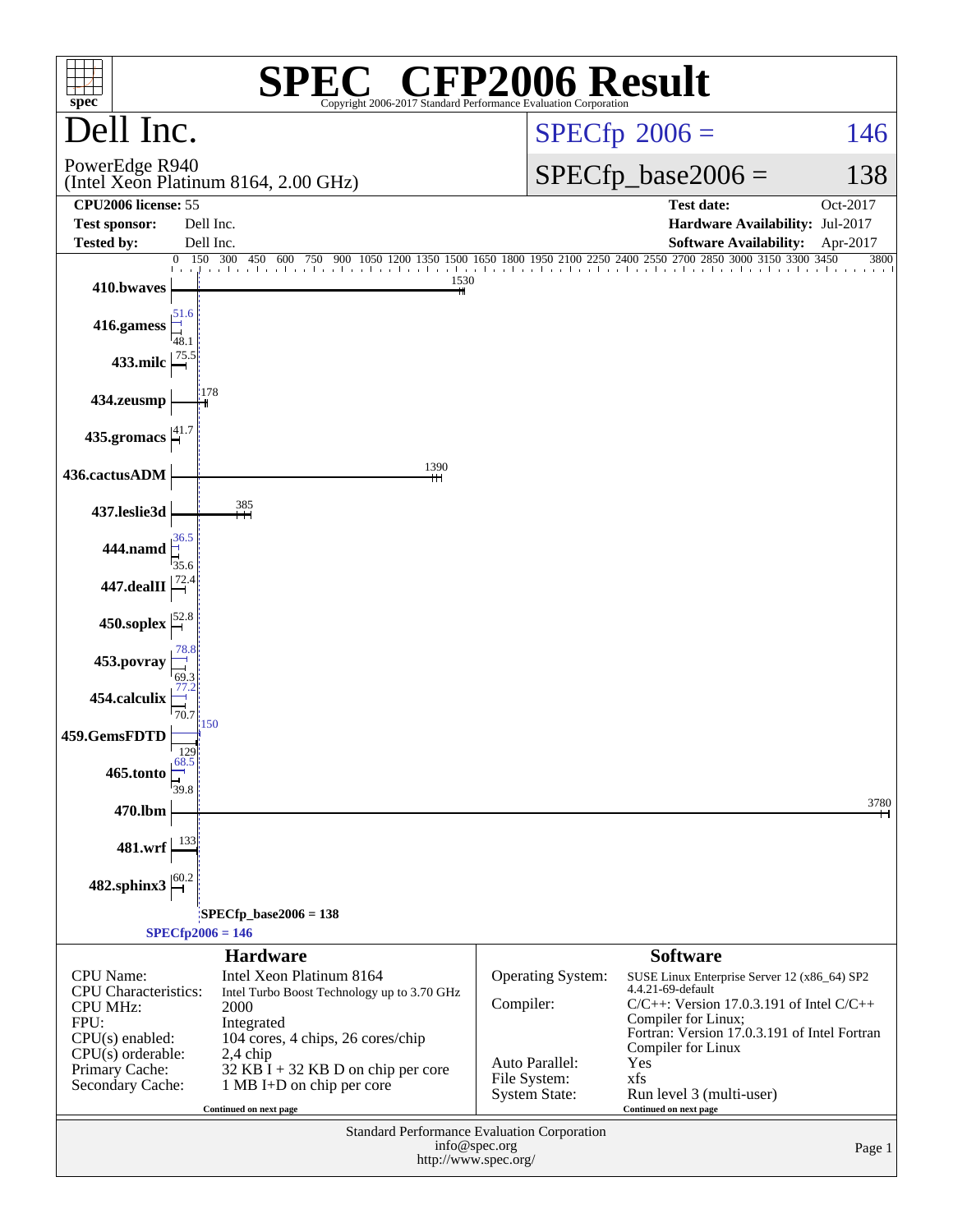

## Dell Inc.

## $SPECfp2006 = 146$  $SPECfp2006 = 146$

#### PowerEdge R940

(Intel Xeon Platinum 8164, 2.00 GHz)

 $SPECfp\_base2006 = 138$ 

| <b>CPU2006 license: 55</b>                                                 |                                                                                                                     |                                                            | Oct-2017<br><b>Test date:</b>             |
|----------------------------------------------------------------------------|---------------------------------------------------------------------------------------------------------------------|------------------------------------------------------------|-------------------------------------------|
| <b>Test sponsor:</b>                                                       | Dell Inc.                                                                                                           |                                                            | <b>Hardware Availability: Jul-2017</b>    |
| <b>Tested by:</b>                                                          | Dell Inc.                                                                                                           |                                                            | <b>Software Availability:</b><br>Apr-2017 |
| L3 Cache:<br>Other Cache:<br>Memory:<br>Disk Subsystem:<br>Other Hardware: | $35.75$ MB I+D on chip per chip<br>None<br>768 GB (48 x 16 GB 2Rx8 PC4-2666V-R)<br>1 x 900 GB 15K RPM SAS12<br>None | <b>Base Pointers:</b><br>Peak Pointers:<br>Other Software: | 64-bit<br>$32/64$ -bit<br>None            |

| <b>Results Table</b> |                                                                                                          |              |                |       |                |       |                |              |                |              |                |              |  |
|----------------------|----------------------------------------------------------------------------------------------------------|--------------|----------------|-------|----------------|-------|----------------|--------------|----------------|--------------|----------------|--------------|--|
|                      | <b>Base</b>                                                                                              |              |                |       |                |       |                | <b>Peak</b>  |                |              |                |              |  |
| <b>Benchmark</b>     | <b>Seconds</b>                                                                                           | <b>Ratio</b> | <b>Seconds</b> | Ratio | <b>Seconds</b> | Ratio | <b>Seconds</b> | <b>Ratio</b> | <b>Seconds</b> | <b>Ratio</b> | <b>Seconds</b> | <b>Ratio</b> |  |
| 410.bwayes           | 8.86                                                                                                     | 1530         | 8.96           | 1520  | 8.81           | 1540  | 8.86           | 1530         | 8.96           | 1520         | 8.81           | 1540         |  |
| 416.gamess           | 407                                                                                                      | 48.2         | 407            | 48.1  | 408            | 47.9  | 379            | 51.6         | 379            | 51.6         | 381            | 51.5         |  |
| $433$ .milc          | 122                                                                                                      | 75.5         | 120            | 76.4  | 122            | 75.2  | 122            | 75.5         | 120            | 76.4         | 122            | 75.2         |  |
| 434.zeusmp           | 52.4                                                                                                     | 174          | 51.1           | 178   | 48.7           | 187   | 52.4           | 174          | 51.1           | 178          | 48.7           | 187          |  |
| 435.gromacs          | 172                                                                                                      | 41.6         | 171            | 41.7  | 171            | 41.8  | 172            | 41.6         | 171            | 41.7         | 171            | 41.8         |  |
| 436.cactusADM        | 8.57                                                                                                     | 1390         | 8.68           | 1380  | 8.40           | 1420  | 8.57           | 1390         | 8.68           | 1380         | 8.40           | 1420         |  |
| 437.leslie3d         | 27.3                                                                                                     | 344          | 22.6           | 416   | 24.4           | 385   | 27.3           | 344          | 22.6           | 416          | 24.4           | <u>385</u>   |  |
| 444.namd             | 225                                                                                                      | 35.6         | 225            | 35.6  | 225            | 35.6  | 220            | 36.5         | 220            | 36.5         | 220            | 36.5         |  |
| 447.dealII           | 158                                                                                                      | 72.4         | 158            | 72.4  | 159            | 71.9  | 158            | 72.4         | 158            | 72.4         | 159            | 71.9         |  |
| 450.soplex           | 158                                                                                                      | 52.7         | 158            | 52.8  | 157            | 53.1  | 158            | 52.7         | 158            | 52.8         | 157            | 53.1         |  |
| 453.povray           | 76.6                                                                                                     | 69.4         | 76.8           | 69.3  | 76.9           | 69.2  | 67.8           | 78.5         | 67.5           | 78.8         | 67.5           | 78.9         |  |
| 454.calculix         | 117                                                                                                      | 70.7         | 117            | 70.6  | 117            | 70.7  | 107            | 77.2         | 107            | 77.0         | 107            | 77.3         |  |
| 459.GemsFDTD         | 82.7                                                                                                     | 128          | 82.1           | 129   | 81.4           | 130   | 70.5           | 150          | 70.7           | <b>150</b>   | 71.9           | 148          |  |
| 465.tonto            | 247                                                                                                      | 39.8         | 257            | 38.3  | 232            | 42.4  | 144            | 68.2         | 144            | 68.5         | 144            | 68.6         |  |
| 470.1bm              | 3.63                                                                                                     | 3780         | 3.64           | 3780  | 3.68           | 3740  | 3.63           | 3780         | 3.64           | 3780         | 3.68           | 3740         |  |
| 481.wrf              | 83.9                                                                                                     | 133          | 84.3           | 133   | 82.8           | 135   | 83.9           | 133          | 84.3           | 133          | 82.8           | 135          |  |
| 482.sphinx3          | 326                                                                                                      | 59.8         | 321            | 60.7  | 324            | 60.2  | 326            | 59.8         | 321            | 60.7         | 324            | 60.2         |  |
|                      | Results appear in the order in which they were run. Bold underlined text indicates a median measurement. |              |                |       |                |       |                |              |                |              |                |              |  |

### **[Operating System Notes](http://www.spec.org/auto/cpu2006/Docs/result-fields.html#OperatingSystemNotes)**

Stack size set to unlimited using "ulimit -s unlimited"

### **[Platform Notes](http://www.spec.org/auto/cpu2006/Docs/result-fields.html#PlatformNotes)**

 BIOS settings: Logical Processor Disabled Virtualization Technology Disabled Sub NUMA Cluster Disabled System Profile set to Custom CPU Performance set to Maximum Performance C1E Disabled C States set to Autonomous Uncore Frequency set to Dynamic Memory Patrol Scrub Disabled

Continued on next page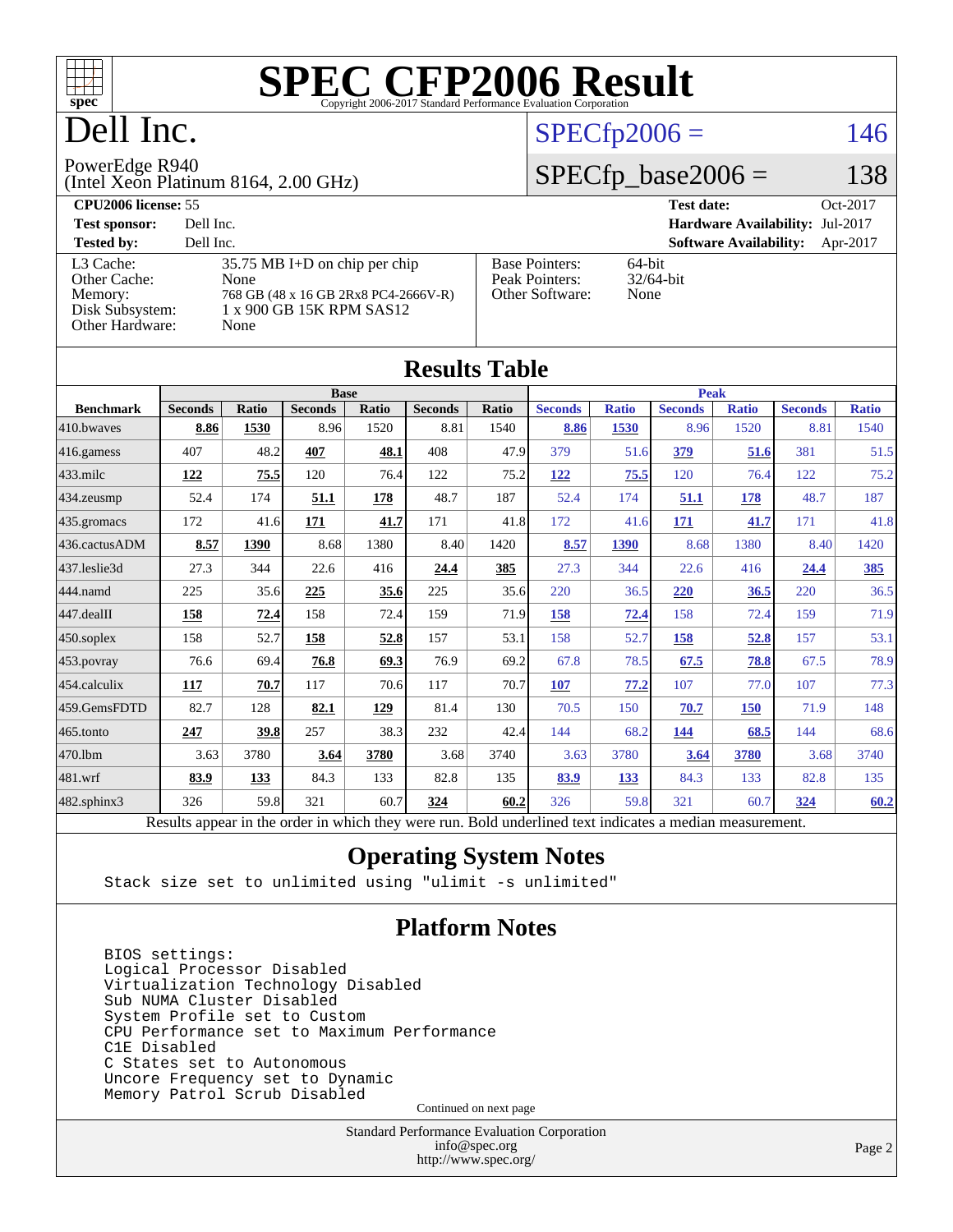

## Dell Inc.

 $SPECTp2006 = 146$ 

(Intel Xeon Platinum 8164, 2.00 GHz) PowerEdge R940

 $SPECTp\_base2006 = 138$ 

**[CPU2006 license:](http://www.spec.org/auto/cpu2006/Docs/result-fields.html#CPU2006license)** 55 **[Test date:](http://www.spec.org/auto/cpu2006/Docs/result-fields.html#Testdate)** Oct-2017 **[Test sponsor:](http://www.spec.org/auto/cpu2006/Docs/result-fields.html#Testsponsor)** Dell Inc. **[Hardware Availability:](http://www.spec.org/auto/cpu2006/Docs/result-fields.html#HardwareAvailability)** Jul-2017 **[Tested by:](http://www.spec.org/auto/cpu2006/Docs/result-fields.html#Testedby)** Dell Inc. **[Software Availability:](http://www.spec.org/auto/cpu2006/Docs/result-fields.html#SoftwareAvailability)** Apr-2017

### **[Platform Notes \(Continued\)](http://www.spec.org/auto/cpu2006/Docs/result-fields.html#PlatformNotes)**

Standard Performance Evaluation Corporation Energy Efficiency Policy set to Performance CPU Interconnect Bus Link Power Management Disabled PCI ASPM L1 Link Power Management Disabled Sysinfo program /home/cpu2006/config/sysinfo.rev6993 Revision 6993 of 2015-11-06 (b5e8d4b4eb51ed28d7f98696cbe290c1) running on linux-92x1 Fri Oct 13 06:56:48 2017 This section contains SUT (System Under Test) info as seen by some common utilities. To remove or add to this section, see: <http://www.spec.org/cpu2006/Docs/config.html#sysinfo> From /proc/cpuinfo model name : Intel(R) Xeon(R) Platinum 8164 CPU @ 2.00GHz 4 "physical id"s (chips) 104 "processors" cores, siblings (Caution: counting these is hw and system dependent. The following excerpts from /proc/cpuinfo might not be reliable. Use with caution.) cpu cores : 26 siblings : 26 physical 0: cores 0 1 2 3 4 5 6 8 9 10 11 12 13 16 17 18 19 20 21 22 24 25 26 27 28 29 physical 1: cores 0 1 2 3 4 5 6 8 9 10 11 12 13 16 17 18 19 20 21 22 24 25 26 27 28 29 physical 2: cores 0 1 2 3 4 5 6 8 9 10 11 12 13 16 17 18 19 20 21 22 24 25 26 27 28 29 physical 3: cores 0 1 2 3 4 5 6 8 9 10 11 12 13 16 17 18 19 20 21 22 24 25 26 27 28 29 cache size : 36608 KB From /proc/meminfo MemTotal: 791224416 kB HugePages\_Total: 0 Hugepagesize: 2048 kB /usr/bin/lsb\_release -d SUSE Linux Enterprise Server 12 SP2 From /etc/\*release\* /etc/\*version\* SuSE-release: SUSE Linux Enterprise Server 12 (x86\_64) VERSION = 12 PATCHLEVEL = 2 # This file is deprecated and will be removed in a future service pack or release. # Please check /etc/os-release for details about this release. os-release: NAME="SLES" VERSION="12-SP2" VERSION\_ID="12.2" PRETTY\_NAME="SUSE Linux Enterprise Server 12 SP2" ID="sles" Continued on next page

[info@spec.org](mailto:info@spec.org) <http://www.spec.org/>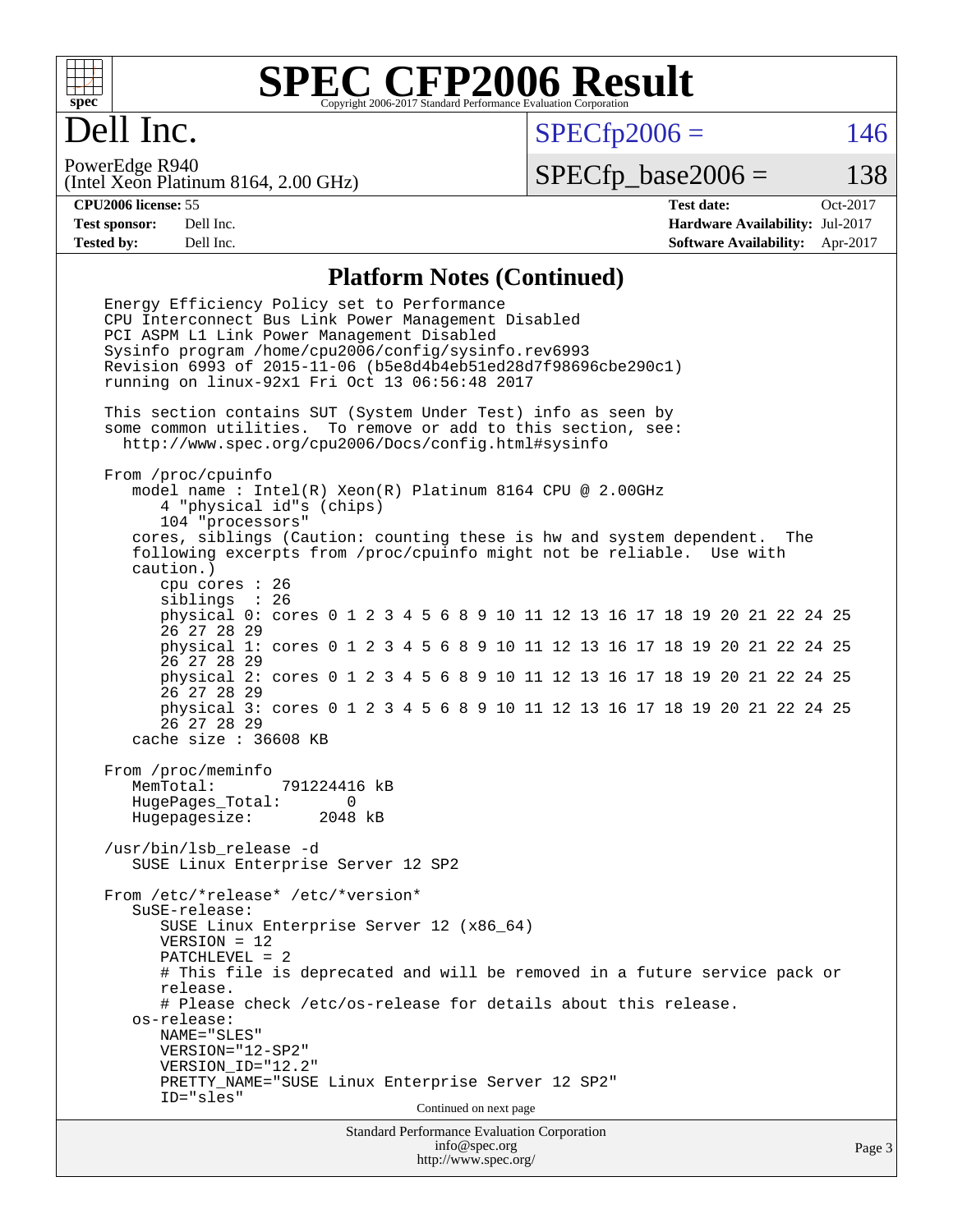

## Dell Inc.

 $SPECTp2006 = 146$ 

(Intel Xeon Platinum 8164, 2.00 GHz) PowerEdge R940

 $SPECTp\_base2006 = 138$ 

**[CPU2006 license:](http://www.spec.org/auto/cpu2006/Docs/result-fields.html#CPU2006license)** 55 **[Test date:](http://www.spec.org/auto/cpu2006/Docs/result-fields.html#Testdate)** Oct-2017 **[Test sponsor:](http://www.spec.org/auto/cpu2006/Docs/result-fields.html#Testsponsor)** Dell Inc. **[Hardware Availability:](http://www.spec.org/auto/cpu2006/Docs/result-fields.html#HardwareAvailability)** Jul-2017 **[Tested by:](http://www.spec.org/auto/cpu2006/Docs/result-fields.html#Testedby)** Dell Inc. **[Software Availability:](http://www.spec.org/auto/cpu2006/Docs/result-fields.html#SoftwareAvailability)** Apr-2017

### **[Platform Notes \(Continued\)](http://www.spec.org/auto/cpu2006/Docs/result-fields.html#PlatformNotes)**

 ANSI\_COLOR="0;32" CPE\_NAME="cpe:/o:suse:sles:12:sp2"

uname -a:

 Linux linux-92x1 4.4.21-69-default #1 SMP Tue Oct 25 10:58:20 UTC 2016 (9464f67) x86\_64 x86\_64 x86\_64 GNU/Linux

run-level 3 Oct 13 02:32

SPEC is set to: /home/cpu2006<br>Filesystem Type Size Type Size Used Avail Use% Mounted on /dev/sda4 xfs 796G 17G 779G 3% /home Additional information from dmidecode:

 Warning: Use caution when you interpret this section. The 'dmidecode' program reads system data which is "intended to allow hardware to be accurately determined", but the intent may not be met, as there are frequent changes to hardware, firmware, and the "DMTF SMBIOS" standard.

 BIOS Dell Inc. 1.1.7 08/10/2017 Memory: 48x 00CE063200CE M393A2K43BB1-CTD 16 GB 2 rank 2666 MHz

(End of data from sysinfo program)

#### **[General Notes](http://www.spec.org/auto/cpu2006/Docs/result-fields.html#GeneralNotes)**

Environment variables set by runspec before the start of the run: KMP AFFINITY = "granularity=fine, compact" LD\_LIBRARY\_PATH = "/home/cpu2006/lib/ia32:/home/cpu2006/lib/intel64:/home/cpu2006/sh10.2" OMP NUM THREADS = "104"

 Binaries compiled on a system with 1x Intel Core i7-4790 CPU + 32GB RAM memory using Redhat Enterprise Linux 7.2 Transparent Huge Pages disabled with: echo never > /sys/kernel/mm/transparent\_hugepage/enabled Filesystem page cache cleared with: shell invocation of 'sync; echo 3 > /proc/sys/vm/drop\_caches' prior to run

### **[Base Compiler Invocation](http://www.spec.org/auto/cpu2006/Docs/result-fields.html#BaseCompilerInvocation)**

[C benchmarks](http://www.spec.org/auto/cpu2006/Docs/result-fields.html#Cbenchmarks): [icc -m64](http://www.spec.org/cpu2006/results/res2017q4/cpu2006-20171030-50366.flags.html#user_CCbase_intel_icc_64bit_bda6cc9af1fdbb0edc3795bac97ada53)

[C++ benchmarks:](http://www.spec.org/auto/cpu2006/Docs/result-fields.html#CXXbenchmarks) [icpc -m64](http://www.spec.org/cpu2006/results/res2017q4/cpu2006-20171030-50366.flags.html#user_CXXbase_intel_icpc_64bit_fc66a5337ce925472a5c54ad6a0de310)

[Fortran benchmarks](http://www.spec.org/auto/cpu2006/Docs/result-fields.html#Fortranbenchmarks): [ifort -m64](http://www.spec.org/cpu2006/results/res2017q4/cpu2006-20171030-50366.flags.html#user_FCbase_intel_ifort_64bit_ee9d0fb25645d0210d97eb0527dcc06e)

Continued on next page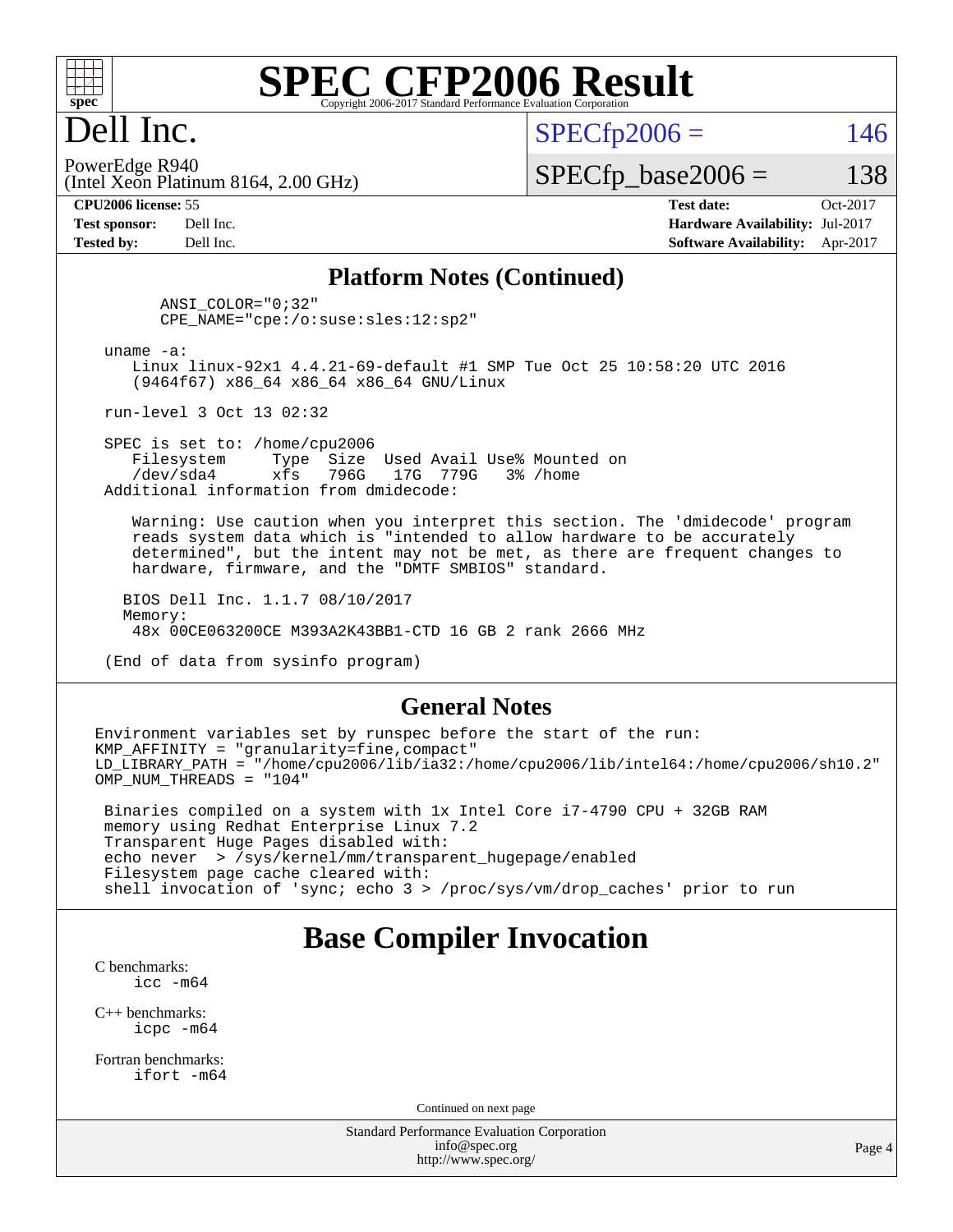

## Dell Inc.

PowerEdge R940

 $SPECTp2006 = 146$ 

(Intel Xeon Platinum 8164, 2.00 GHz)

 $SPECfp\_base2006 = 138$ 

**[CPU2006 license:](http://www.spec.org/auto/cpu2006/Docs/result-fields.html#CPU2006license)** 55 **[Test date:](http://www.spec.org/auto/cpu2006/Docs/result-fields.html#Testdate)** Oct-2017 **[Test sponsor:](http://www.spec.org/auto/cpu2006/Docs/result-fields.html#Testsponsor)** Dell Inc. **[Hardware Availability:](http://www.spec.org/auto/cpu2006/Docs/result-fields.html#HardwareAvailability)** Jul-2017 **[Tested by:](http://www.spec.org/auto/cpu2006/Docs/result-fields.html#Testedby)** Dell Inc. **[Software Availability:](http://www.spec.org/auto/cpu2006/Docs/result-fields.html#SoftwareAvailability)** Apr-2017

## **[Base Compiler Invocation \(Continued\)](http://www.spec.org/auto/cpu2006/Docs/result-fields.html#BaseCompilerInvocation)**

[Benchmarks using both Fortran and C](http://www.spec.org/auto/cpu2006/Docs/result-fields.html#BenchmarksusingbothFortranandC): [icc -m64](http://www.spec.org/cpu2006/results/res2017q4/cpu2006-20171030-50366.flags.html#user_CC_FCbase_intel_icc_64bit_bda6cc9af1fdbb0edc3795bac97ada53) [ifort -m64](http://www.spec.org/cpu2006/results/res2017q4/cpu2006-20171030-50366.flags.html#user_CC_FCbase_intel_ifort_64bit_ee9d0fb25645d0210d97eb0527dcc06e)

## **[Base Portability Flags](http://www.spec.org/auto/cpu2006/Docs/result-fields.html#BasePortabilityFlags)**

| 410.bwaves: -DSPEC CPU LP64                  |                                                                |
|----------------------------------------------|----------------------------------------------------------------|
| 416.gamess: -DSPEC_CPU_LP64                  |                                                                |
| 433.milc: -DSPEC CPU LP64                    |                                                                |
| 434.zeusmp: -DSPEC_CPU_LP64                  |                                                                |
| 435.gromacs: -DSPEC_CPU_LP64 -nofor_main     |                                                                |
| 436.cactusADM: - DSPEC CPU LP64 - nofor main |                                                                |
| 437.leslie3d: -DSPEC CPU LP64                |                                                                |
| 444.namd: -DSPEC CPU LP64                    |                                                                |
| 447.dealII: -DSPEC CPU LP64                  |                                                                |
| 450.soplex: -DSPEC_CPU_LP64                  |                                                                |
| 453.povray: -DSPEC_CPU_LP64                  |                                                                |
| 454.calculix: - DSPEC CPU LP64 - nofor main  |                                                                |
| 459. GemsFDTD: - DSPEC CPU LP64              |                                                                |
| 465.tonto: -DSPEC CPU LP64                   |                                                                |
| 470.1bm: - DSPEC_CPU LP64                    |                                                                |
|                                              | 481.wrf: -DSPEC CPU_LP64 -DSPEC_CPU_CASE_FLAG -DSPEC_CPU_LINUX |
| 482.sphinx3: -DSPEC_CPU_LP64                 |                                                                |

### **[Base Optimization Flags](http://www.spec.org/auto/cpu2006/Docs/result-fields.html#BaseOptimizationFlags)**

[C benchmarks](http://www.spec.org/auto/cpu2006/Docs/result-fields.html#Cbenchmarks): [-xCORE-AVX2](http://www.spec.org/cpu2006/results/res2017q4/cpu2006-20171030-50366.flags.html#user_CCbase_f-xCORE-AVX2) [-ipo](http://www.spec.org/cpu2006/results/res2017q4/cpu2006-20171030-50366.flags.html#user_CCbase_f-ipo) [-O3](http://www.spec.org/cpu2006/results/res2017q4/cpu2006-20171030-50366.flags.html#user_CCbase_f-O3) [-no-prec-div](http://www.spec.org/cpu2006/results/res2017q4/cpu2006-20171030-50366.flags.html#user_CCbase_f-no-prec-div) [-parallel](http://www.spec.org/cpu2006/results/res2017q4/cpu2006-20171030-50366.flags.html#user_CCbase_f-parallel) [-qopt-prefetch](http://www.spec.org/cpu2006/results/res2017q4/cpu2006-20171030-50366.flags.html#user_CCbase_f-qopt-prefetch) [C++ benchmarks:](http://www.spec.org/auto/cpu2006/Docs/result-fields.html#CXXbenchmarks) [-xCORE-AVX2](http://www.spec.org/cpu2006/results/res2017q4/cpu2006-20171030-50366.flags.html#user_CXXbase_f-xCORE-AVX2) [-ipo](http://www.spec.org/cpu2006/results/res2017q4/cpu2006-20171030-50366.flags.html#user_CXXbase_f-ipo) [-O3](http://www.spec.org/cpu2006/results/res2017q4/cpu2006-20171030-50366.flags.html#user_CXXbase_f-O3) [-no-prec-div](http://www.spec.org/cpu2006/results/res2017q4/cpu2006-20171030-50366.flags.html#user_CXXbase_f-no-prec-div) [-qopt-prefetch](http://www.spec.org/cpu2006/results/res2017q4/cpu2006-20171030-50366.flags.html#user_CXXbase_f-qopt-prefetch)

[Fortran benchmarks](http://www.spec.org/auto/cpu2006/Docs/result-fields.html#Fortranbenchmarks): [-xCORE-AVX2](http://www.spec.org/cpu2006/results/res2017q4/cpu2006-20171030-50366.flags.html#user_FCbase_f-xCORE-AVX2) [-ipo](http://www.spec.org/cpu2006/results/res2017q4/cpu2006-20171030-50366.flags.html#user_FCbase_f-ipo) [-O3](http://www.spec.org/cpu2006/results/res2017q4/cpu2006-20171030-50366.flags.html#user_FCbase_f-O3) [-no-prec-div](http://www.spec.org/cpu2006/results/res2017q4/cpu2006-20171030-50366.flags.html#user_FCbase_f-no-prec-div) [-parallel](http://www.spec.org/cpu2006/results/res2017q4/cpu2006-20171030-50366.flags.html#user_FCbase_f-parallel) [-qopt-prefetch](http://www.spec.org/cpu2006/results/res2017q4/cpu2006-20171030-50366.flags.html#user_FCbase_f-qopt-prefetch)

[Benchmarks using both Fortran and C](http://www.spec.org/auto/cpu2006/Docs/result-fields.html#BenchmarksusingbothFortranandC): [-xCORE-AVX2](http://www.spec.org/cpu2006/results/res2017q4/cpu2006-20171030-50366.flags.html#user_CC_FCbase_f-xCORE-AVX2) [-ipo](http://www.spec.org/cpu2006/results/res2017q4/cpu2006-20171030-50366.flags.html#user_CC_FCbase_f-ipo) [-O3](http://www.spec.org/cpu2006/results/res2017q4/cpu2006-20171030-50366.flags.html#user_CC_FCbase_f-O3) [-no-prec-div](http://www.spec.org/cpu2006/results/res2017q4/cpu2006-20171030-50366.flags.html#user_CC_FCbase_f-no-prec-div) [-parallel](http://www.spec.org/cpu2006/results/res2017q4/cpu2006-20171030-50366.flags.html#user_CC_FCbase_f-parallel) [-qopt-prefetch](http://www.spec.org/cpu2006/results/res2017q4/cpu2006-20171030-50366.flags.html#user_CC_FCbase_f-qopt-prefetch)

## **[Peak Compiler Invocation](http://www.spec.org/auto/cpu2006/Docs/result-fields.html#PeakCompilerInvocation)**

[C benchmarks](http://www.spec.org/auto/cpu2006/Docs/result-fields.html#Cbenchmarks): [icc -m64](http://www.spec.org/cpu2006/results/res2017q4/cpu2006-20171030-50366.flags.html#user_CCpeak_intel_icc_64bit_bda6cc9af1fdbb0edc3795bac97ada53)

[C++ benchmarks:](http://www.spec.org/auto/cpu2006/Docs/result-fields.html#CXXbenchmarks) [icpc -m64](http://www.spec.org/cpu2006/results/res2017q4/cpu2006-20171030-50366.flags.html#user_CXXpeak_intel_icpc_64bit_fc66a5337ce925472a5c54ad6a0de310)

Continued on next page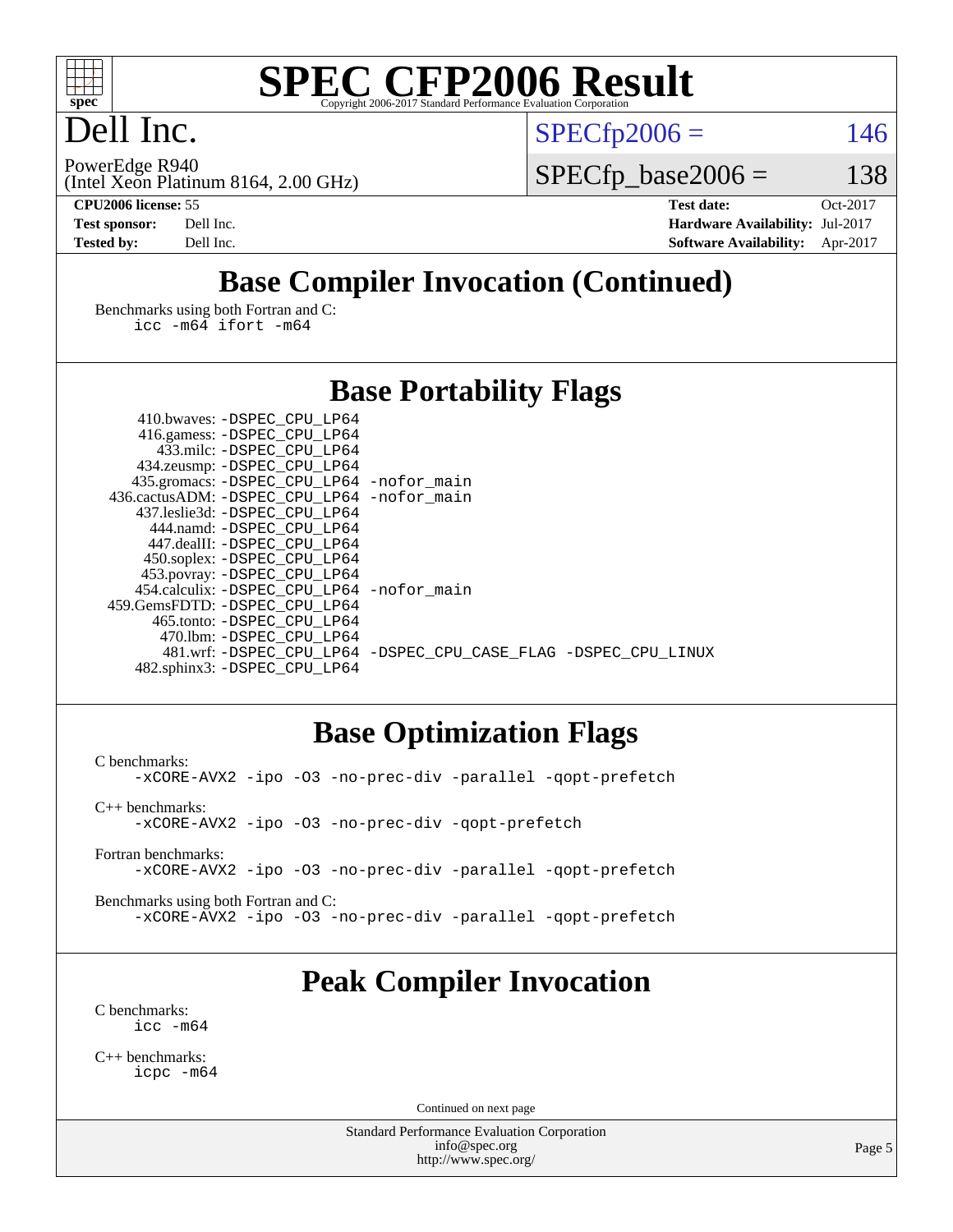

## Dell Inc.

 $SPECTp2006 = 146$ 

(Intel Xeon Platinum 8164, 2.00 GHz) PowerEdge R940

 $SPECfp\_base2006 = 138$ 

**[CPU2006 license:](http://www.spec.org/auto/cpu2006/Docs/result-fields.html#CPU2006license)** 55 **[Test date:](http://www.spec.org/auto/cpu2006/Docs/result-fields.html#Testdate)** Oct-2017 **[Test sponsor:](http://www.spec.org/auto/cpu2006/Docs/result-fields.html#Testsponsor)** Dell Inc. **[Hardware Availability:](http://www.spec.org/auto/cpu2006/Docs/result-fields.html#HardwareAvailability)** Jul-2017 **[Tested by:](http://www.spec.org/auto/cpu2006/Docs/result-fields.html#Testedby)** Dell Inc. **[Software Availability:](http://www.spec.org/auto/cpu2006/Docs/result-fields.html#SoftwareAvailability)** Apr-2017

## **[Peak Compiler Invocation \(Continued\)](http://www.spec.org/auto/cpu2006/Docs/result-fields.html#PeakCompilerInvocation)**

[Fortran benchmarks](http://www.spec.org/auto/cpu2006/Docs/result-fields.html#Fortranbenchmarks): [ifort -m64](http://www.spec.org/cpu2006/results/res2017q4/cpu2006-20171030-50366.flags.html#user_FCpeak_intel_ifort_64bit_ee9d0fb25645d0210d97eb0527dcc06e)

[Benchmarks using both Fortran and C](http://www.spec.org/auto/cpu2006/Docs/result-fields.html#BenchmarksusingbothFortranandC): [icc -m64](http://www.spec.org/cpu2006/results/res2017q4/cpu2006-20171030-50366.flags.html#user_CC_FCpeak_intel_icc_64bit_bda6cc9af1fdbb0edc3795bac97ada53) [ifort -m64](http://www.spec.org/cpu2006/results/res2017q4/cpu2006-20171030-50366.flags.html#user_CC_FCpeak_intel_ifort_64bit_ee9d0fb25645d0210d97eb0527dcc06e)

**[Peak Portability Flags](http://www.spec.org/auto/cpu2006/Docs/result-fields.html#PeakPortabilityFlags)**

Same as Base Portability Flags

## **[Peak Optimization Flags](http://www.spec.org/auto/cpu2006/Docs/result-fields.html#PeakOptimizationFlags)**

[C benchmarks](http://www.spec.org/auto/cpu2006/Docs/result-fields.html#Cbenchmarks):

433.milc: basepeak = yes

 $470$ .lbm: basepeak = yes

 $482$ .sphinx $3$ : basepeak = yes

```
C++ benchmarks:
```

```
 444.namd: -prof-gen(pass 1) -prof-use(pass 2) -xCORE-AVX2(pass 2)
-par-num-threads=1-ipo-O3(pass 2)-no-prec-div(pass 2) -fno-alias -auto-ilp32
```
447.dealII: basepeak = yes

 $450$ .soplex: basepeak = yes

 453.povray: [-prof-gen](http://www.spec.org/cpu2006/results/res2017q4/cpu2006-20171030-50366.flags.html#user_peakPASS1_CXXFLAGSPASS1_LDFLAGS453_povray_prof_gen_e43856698f6ca7b7e442dfd80e94a8fc)(pass 1) [-prof-use](http://www.spec.org/cpu2006/results/res2017q4/cpu2006-20171030-50366.flags.html#user_peakPASS2_CXXFLAGSPASS2_LDFLAGS453_povray_prof_use_bccf7792157ff70d64e32fe3e1250b55)(pass 2) [-xCORE-AVX2](http://www.spec.org/cpu2006/results/res2017q4/cpu2006-20171030-50366.flags.html#user_peakPASS2_CXXFLAGSPASS2_LDFLAGS453_povray_f-xCORE-AVX2)(pass 2)  $-par-num-threads=1(pass 1) -ipo(pass 2) -O3(pass 2)$  $-par-num-threads=1(pass 1) -ipo(pass 2) -O3(pass 2)$  $-par-num-threads=1(pass 1) -ipo(pass 2) -O3(pass 2)$  $-par-num-threads=1(pass 1) -ipo(pass 2) -O3(pass 2)$  $-par-num-threads=1(pass 1) -ipo(pass 2) -O3(pass 2)$  $-par-num-threads=1(pass 1) -ipo(pass 2) -O3(pass 2)$ [-no-prec-div](http://www.spec.org/cpu2006/results/res2017q4/cpu2006-20171030-50366.flags.html#user_peakPASS2_CXXFLAGSPASS2_LDFLAGS453_povray_f-no-prec-div)(pass 2) [-unroll4](http://www.spec.org/cpu2006/results/res2017q4/cpu2006-20171030-50366.flags.html#user_peakCXXOPTIMIZE453_povray_f-unroll_4e5e4ed65b7fd20bdcd365bec371b81f) [-ansi-alias](http://www.spec.org/cpu2006/results/res2017q4/cpu2006-20171030-50366.flags.html#user_peakCXXOPTIMIZE453_povray_f-ansi-alias)

[Fortran benchmarks](http://www.spec.org/auto/cpu2006/Docs/result-fields.html#Fortranbenchmarks):

 $410.bwaves: basepeak = yes$ 

```
 416.gamess: -prof-gen(pass 1) -prof-use(pass 2) -xCORE-AVX2(pass 2)
  -par-num-threads=1-ipo-O3(pass 2)-no-prec-div(pass 2) -unroll2 -inline-level=0 -scalar-rep-
```
434.zeusmp: basepeak = yes

437.leslie3d: basepeak = yes

Continued on next page